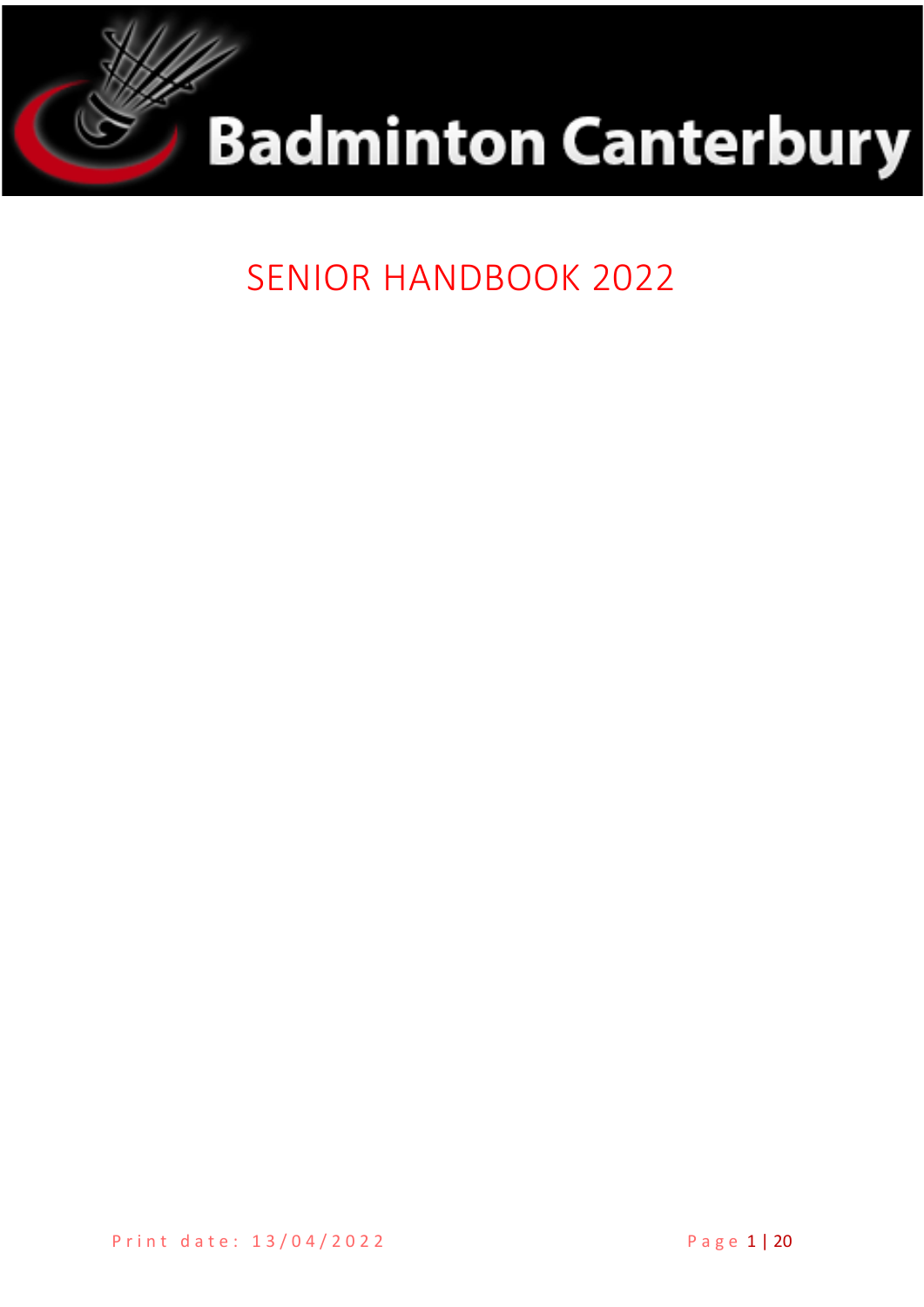# **CONTENTS**

<span id="page-1-0"></span>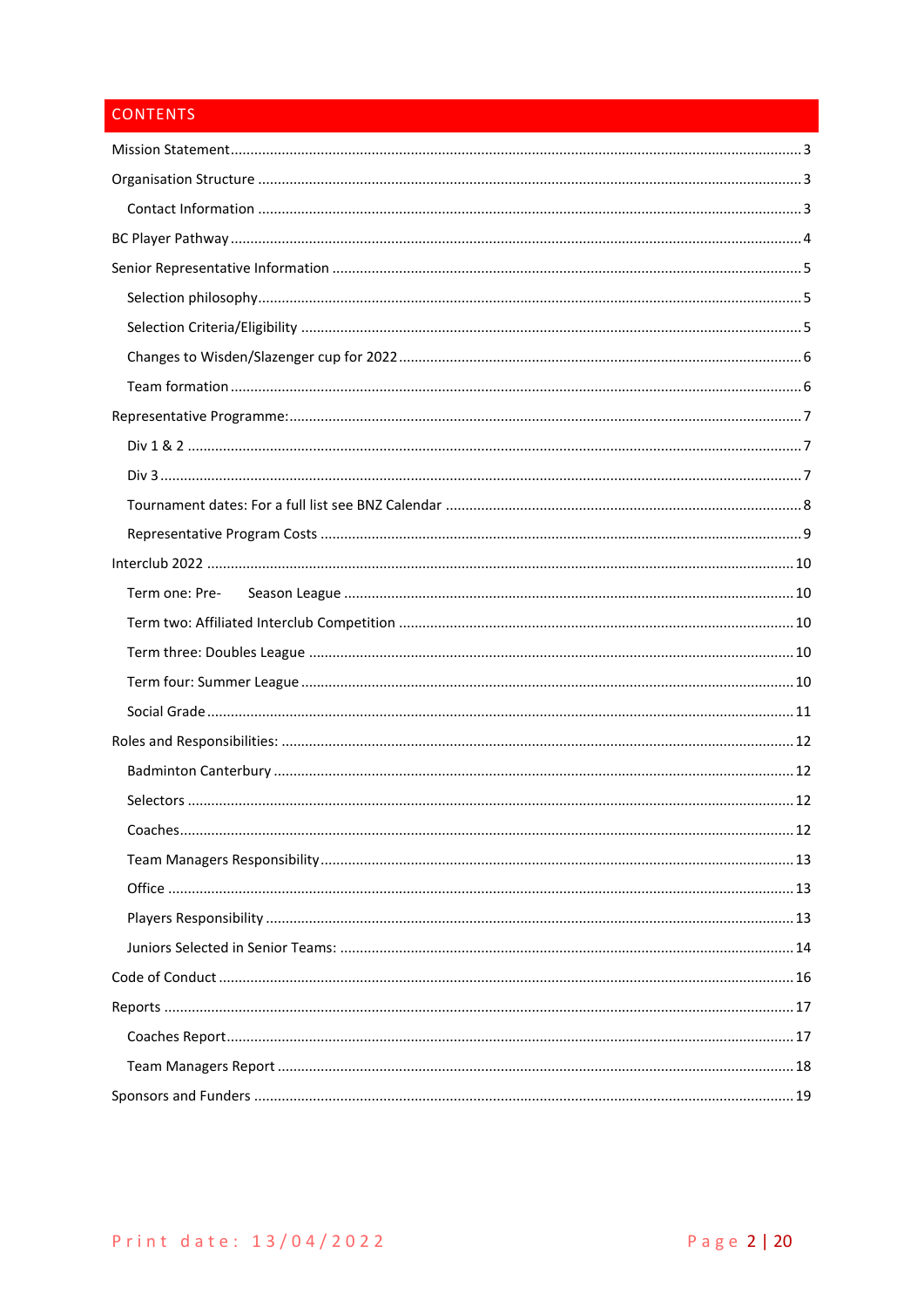# MISSION STATEMENT

Under review as part of our Strategic Plan Consultation.

# <span id="page-2-0"></span>ORGANISATION STRUCTURE



#### <span id="page-2-1"></span>CONTACT INFORMATION

For all phone contacts, call our office on 03 389 8534 and leave a message. The office is open part time, so your message will be responded to next time it is open.

## Office [office@badmintoncanterbury.com](mailto:office@badmintoncanterbury.com)

For general enquires, court bookings, accounts and administration. Open part time. Senior Convenor [seniors@badmintoncanterbury.com](mailto:seniors@badmintoncanterbury.com) Coach and Development Manager [shuttletime@badmintoncanterbury.com](mailto:shuttletime@badmintoncanterbury.com) General Manager [manager@badmintoncanterbury.com](mailto:manager@badmintoncanterbury.com)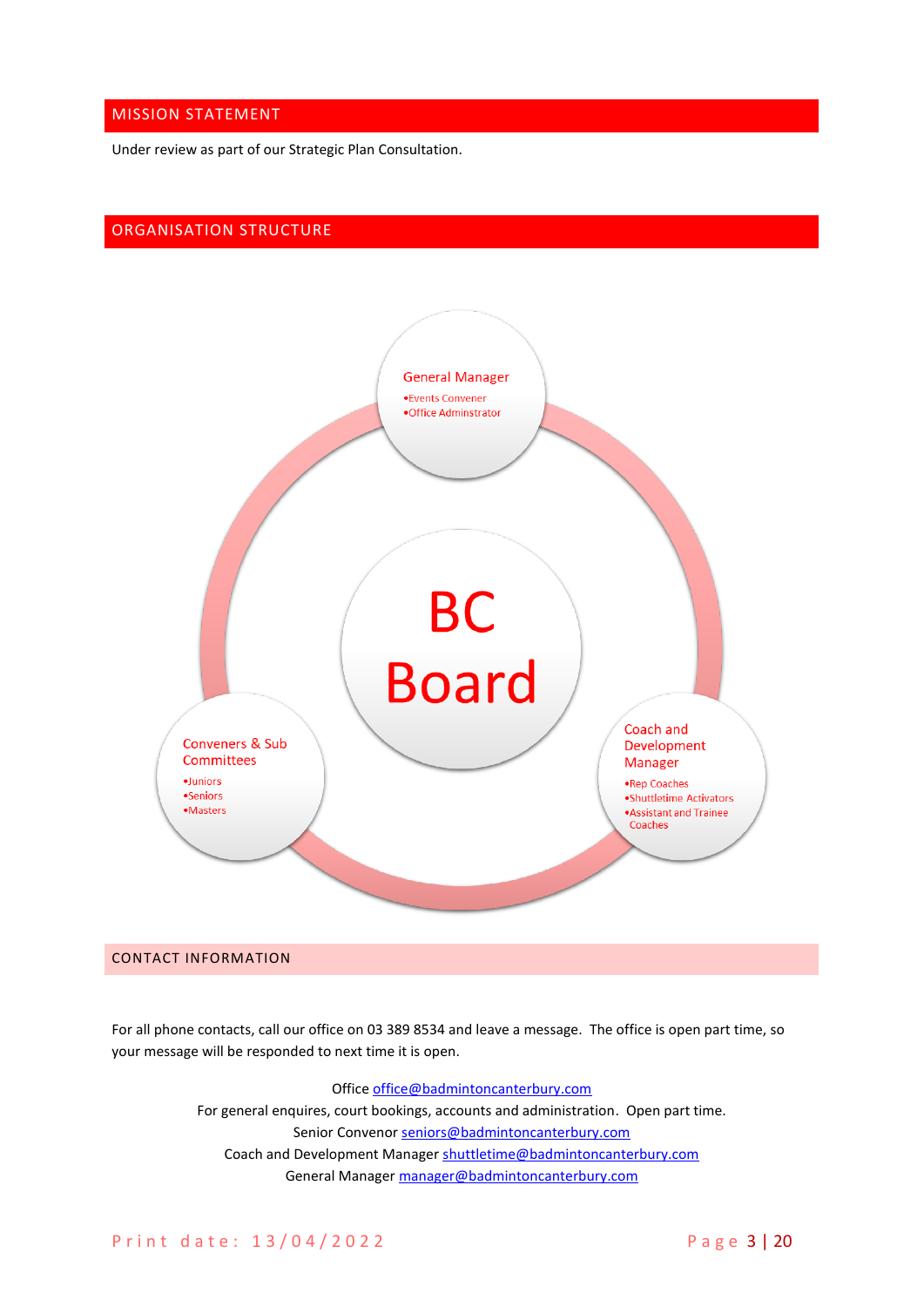|                                                                | $\otimes$ Badminton Canterbury                                                                                                                                                                          |                                                                                                                                                                                                                                                                          |
|----------------------------------------------------------------|---------------------------------------------------------------------------------------------------------------------------------------------------------------------------------------------------------|--------------------------------------------------------------------------------------------------------------------------------------------------------------------------------------------------------------------------------------------------------------------------|
|                                                                | PLAYER PATHWAY                                                                                                                                                                                          | EVENTS PARTICIPATION PATHWAY                                                                                                                                                                                                                                             |
| National                                                       | <b>xtional Squad</b><br>19 Squad<br>7 Squad<br>I5Squad<br>וע<br>וע צא<br>וע צא<br><b>XXX</b>                                                                                                            | NZ U13/U15/U17/U19 Team Championships<br>NZ Individual Age Group Championships<br>NZ Secondary Schools Championships<br>Wisden/Slazenger Cup<br><b>NZ Junior Teams</b>                                                                                                   |
| Mainland                                                       | erbury Team to compete at NZJTC<br>Canterbury Team to compete at NZJT<br>Mainland Team to compete at NZJTC<br>Mainland Development Programme<br>• U15 or U17/19 squad                                   | South Island Associations Individual Age Group Championships<br>South Island Associations Senior Division Team Championships<br>South Island Age Group Team and Individual Championships<br>Other South Island Tournaments<br>Regional Derby - Under 17's<br>dea<br>Meil |
| Canterbury<br>Badminton                                        | (Individual plans in conjunction with BNZ/Alfred W ong)<br>Association Representative Programme to<br>iation Performance Programme<br>ete at SI Age Group Champs<br><b>ALLINGINEIN</b><br>Assoc<br>comp | St Patricks Day Tournament (Open and B Grade), Canterbury Open,<br>B or C Grade, Championships, pre-season doubles, singles<br>BC Individual Age Group Championships<br>BC Senior Tournaments (Division 1 or 2)<br>toumaments, Mid Winter Doubles                        |
| <b>Badminton Canterbury</b><br>'School of Badminton'<br>and/or | Open to al U17/19 players/MLD U15<br>Squad Members/U13's by Invitation only<br>School of Badminton - Academy Squad<br>· BC-Mondays (Pages Rd)<br>lopment Programmes<br>Devel                            | Badminton NZ South Island School Teams Tournament – Individuals and Teams<br>Local Junior Club nights and any tournaments they run<br>Shuttle Time Camival Event-Zhu Centre<br>Zhu Junior Club Challenge Trophy<br><b>AIMS Games</b><br><b>B</b> Grade                   |
| 'School of Badminton'<br>Club badminton<br>and/or              |                                                                                                                                                                                                         | Canterbury AIMS Tuesday Sport - Primary Sport Canterbury<br><b>BC In School Coaching Programmes</b><br>Koru Games - Selwyn Sports Trust<br><b>BC After School Programmes</b><br>BC Hollday Programmes                                                                    |
| <b>Badminton in Schools</b>                                    |                                                                                                                                                                                                         |                                                                                                                                                                                                                                                                          |

# <span id="page-3-0"></span>BC PLAYER PATHWAY

Miller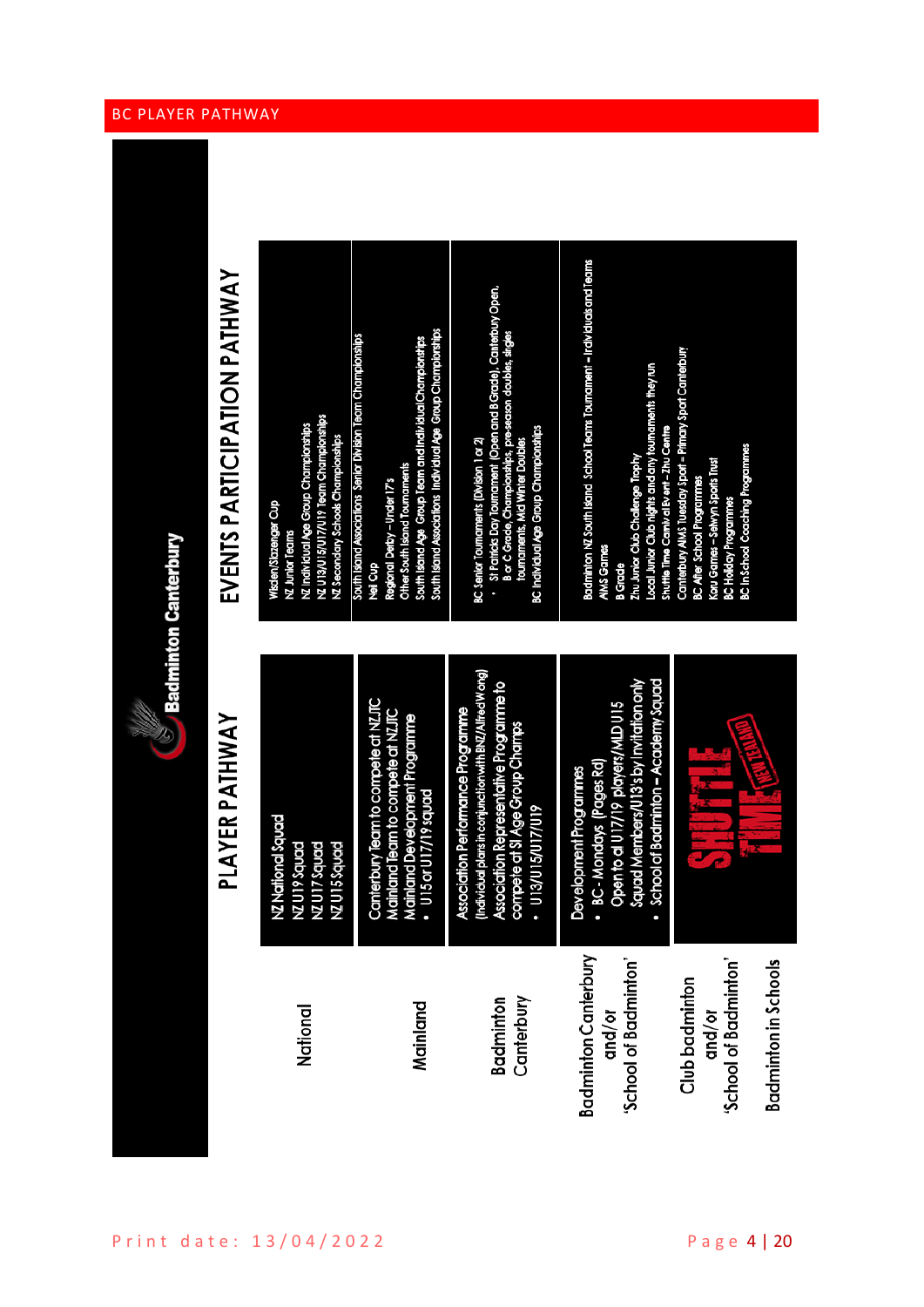# <span id="page-4-0"></span>SENIOR REPRESENTATIVE INFORMATION

#### <span id="page-4-1"></span>SELECTION PHILOSOPHY

The selectors will choose a team that (in their opinion) will gain the highest placing possible in regional and national tournaments, while adhering to the eligibility criteria below.

Selection will be based on the senior players available but may include a limited number of junior development players

#### <span id="page-4-2"></span>SELECTION CRITERIA/ELIGIBILITY

- Be up to date financially with BC for the past season and any invoices for the current season.
- Must be a registered member of an affiliated Badminton Club, and be in 'good standing' with their club and association or be directly affiliated with Badminton Canterbury
- Participate in the following:
	- o 2 out of 3 codes in the Open section of the St Patricks Day Tournament
	- o A grade or Doubles 1 interclub, or the equivalent competition
	- o 2 out of 3 codes at the Canterbury Open
	- o Any Badminton New Zealand tournament held in Christchurch the player is eligible for
- Sign a players' contract at trials, which outlines their commitment and approximate cost. Players that pull out after trials maybe required to pay a percentage of costs incurred.
- Attend 80% of senior squad training (or junior equivalent). No discount to training fees for sessions missed.
- Flexibility will be given to any player unable to compete or train due to COVID isolation requirements.
- The coach, selectors and BC will take the above into consideration when assessing players.

Players will be selected on their:

- General fitness, health and well being
- Ability to work well with others in the team
- Demonstrated attitude and commitment to badminton
- Last year's performance at tournaments, attendance at training and overall player attitude
- Current year's performance at tournaments held to date and attendance at any available training (including pre season). A major contributor to this is the St Paddy's Day tournament.
- Players are expected to give equal importance to away games and home games (i.e. not available only for home games)
- Positional balance within the team (can't have a team full of singles specialists)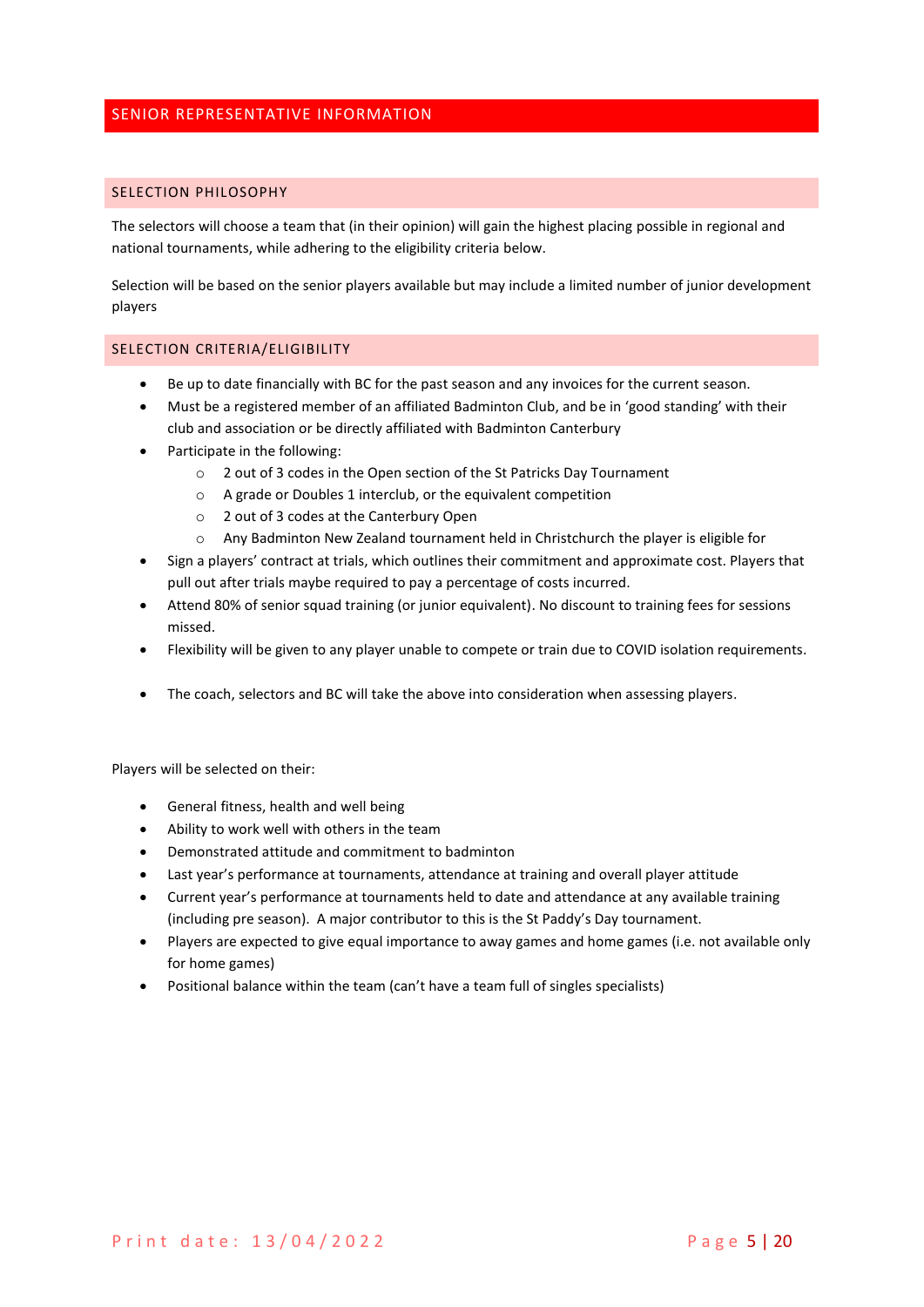# <span id="page-5-0"></span>CHANGES TO WISDEN/SLAZENGER CUP FOR 2022

- Tournament is semi-combined
- All 12 teams (pending entries) will be seeded based on their 2021 finishing positions with a single tie qualification round i.e. 1 v 12, 2 v 11, 3 v 10
- All winners will progress to playing off for the Wisden Cup, losers progress to playing off for the Slazenger Cup
- Last place from Slazenger Cup will play in a promotion/relegation round robin alongside first from North Island Division 3 and first from South Island Division 3.
- The winner will compete in Wisden/Slazenger Cup for 2023 the two other teams will compete in their respective Division 3 competitions

## <span id="page-5-1"></span>TEAM FORMATION

• All senior ties including Wisden/Slazenger Cup, Neil Cup and the South Island Division 3 competition will be a 12-match format

2 x MS, 2 x WS, 2 x MD, 2 x WD, 4 x XD

- The Neil Cup team will be selected from the Canterbury 1 and 2 senior teams. Any player wishing to play for Canterbury 1 or 2 must also be available for Neil Cup. The Neil Cup team will be announced three months prior to the ties.
- Players are encouraged to make themselves familiar with the information contained on Badminton New Zealand's website, particularly for inter association [Inter Association](https://badminton.org.nz/events/inter-association/)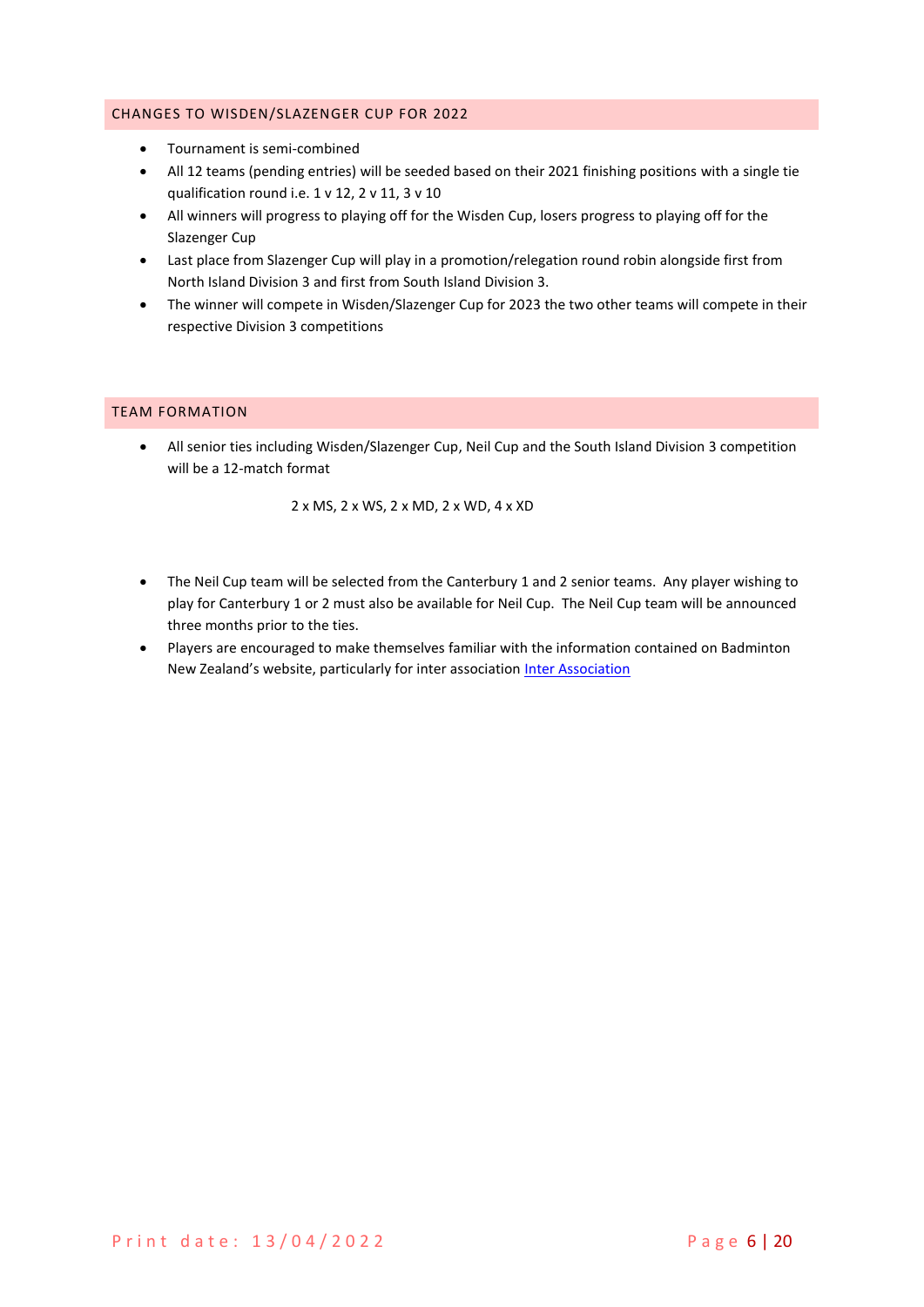# <span id="page-6-0"></span>REPRESENTATIVE PROGRAMME:

**NOTES:** In 2022, Canterbury will have 4 senior rep teams: Canterbury 1 plays in Wisden/Slazenger Cup Tournament; Canterbury 2 and Canterbury 3 are in South Island Division 3, Canterbury 4 play in a new SI Division 4.

<span id="page-6-2"></span><span id="page-6-1"></span>

|                                                       | DIV 1 & 2                                                                                                                                                                                                                                 | <b>DIV 3/4</b>                                                                                                                                                                                                                     |  |  |
|-------------------------------------------------------|-------------------------------------------------------------------------------------------------------------------------------------------------------------------------------------------------------------------------------------------|------------------------------------------------------------------------------------------------------------------------------------------------------------------------------------------------------------------------------------|--|--|
| <b>Senior Training</b><br>Block 1 - Pre Season        | 15 <sup>th</sup> February - 12 <sup>th</sup> April,<br>➤<br>$5.30 - 7.30$ pm<br>➤<br>Coach: Alfred Wong.<br>➤<br>\$90 or \$12.50 per session<br>➤<br><b>Pre Season Training Registration</b><br>➤<br>Open senior squad session,<br>➤<br>↘ | Players must be of reasonable fitness and doubles 2 standard or above                                                                                                                                                              |  |  |
| <b>Trials</b><br><b>Attendance Required</b>           | ➤<br>Senior Training (Block 2)<br>➤<br>3rd April, 2 - 5pm, Pages Road<br>⋗                                                                                                                                                                | St Paddy's Day Tournament: 19th - 20th March (Open Grade)                                                                                                                                                                          |  |  |
| Team<br>Announcements                                 | ➤<br>Made via Social Media and email<br>By 18th April<br>➤<br>➤<br>≻<br>↘                                                                                                                                                                 | Player contract's and deposits for travel required by 30 <sup>th</sup> April<br>Named teams will include 5 males/5 females<br>We will also select up to 4 males/4 females as non-travelling reserves                               |  |  |
| <b>Senior Training</b><br>Block $2$ – all rep players | 3rd May - 28th June<br>➤<br>5.30 - 7.30pm, Pages Road<br>➤<br>Coach: Alfred Wong.<br>➤<br>➤<br>\$90<br><b>Senior Training Registration</b><br>➤<br>➤<br>⋗                                                                                 | Players must be considering rep play and be of doubles 1 standard or above.<br>Trial games may be held during these sessions.                                                                                                      |  |  |
| <b>Senior Training</b><br>Block 3                     | 5 <sup>th</sup> July - 2 <sup>nd</sup> August,<br>➤<br>$6 - 7.30$ pm<br>➤<br>Coach: Alfred Wong<br>≻<br>\$50 for training block or \$15<br>per session<br><b>Senior Training Registration</b><br>➤<br>↘<br>Optional training              | 5 <sup>th</sup> July - 2 <sup>nd</sup> August,<br>➤<br>$6 - 7.30$ pm<br>➤<br>Coach Alfred Wong<br>≻<br>\$50 for training block or \$15<br>per session<br><b>Senior Training Registration</b><br>➤<br>↘<br><b>Required Training</b> |  |  |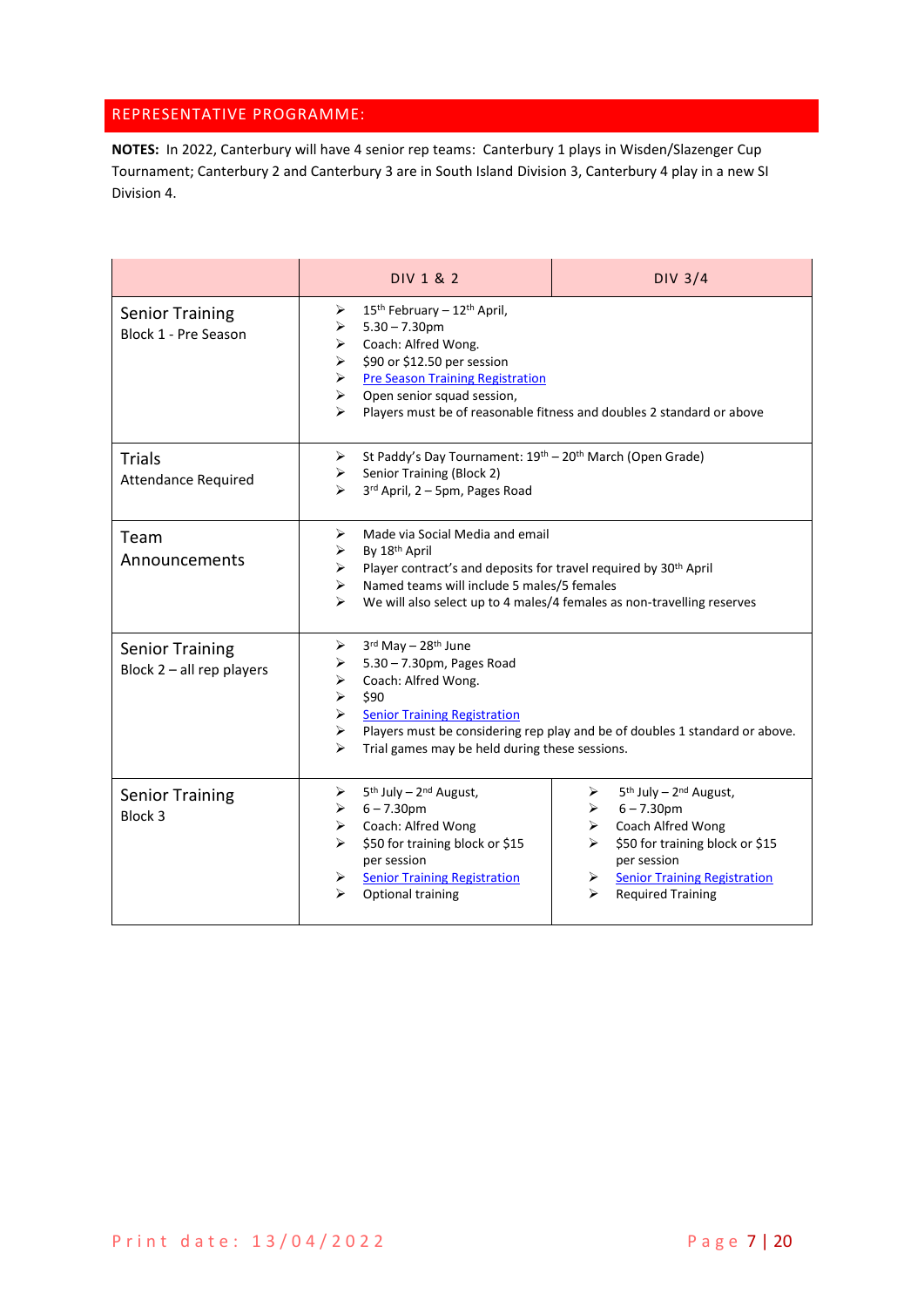# <span id="page-7-0"></span>TOURNAMENT DATES: FOR A FULL LIST SEE [BNZ CALENDAR](https://badminton.org.nz/calendar/)

| March     | $19^{th} - 20^{th}$               | St Paddy's Tournament (Open Grade)    |  |
|-----------|-----------------------------------|---------------------------------------|--|
| April     | $9^{th} - 10^{th}$                | South Island Open/Otago Open          |  |
| May       | 7 <sup>th</sup>                   | <b>BC Singles Ladder</b>              |  |
|           | $28^{th} - 29^{th}$               | Neil Cup - Invercargill               |  |
| June      | 11 <sup>th</sup>                  | <b>BC Singles Ladder</b>              |  |
| July      | $30th$ June – $2nd$ July          | Wisden/Slazenger Cup - Christchurch   |  |
|           | q <sup>th</sup>                   | Mid-Winter Doubles Tournament         |  |
|           | $23^{\text{rd}} - 24^{\text{th}}$ | Canterbury Open/NZ Tour #4            |  |
| August    | $6^{th} - 7^{th}$                 | South Island Division 3               |  |
| September | 24 <sup>th</sup>                  | <b>BNZ Inter Association Play Off</b> |  |
|           |                                   |                                       |  |
|           |                                   |                                       |  |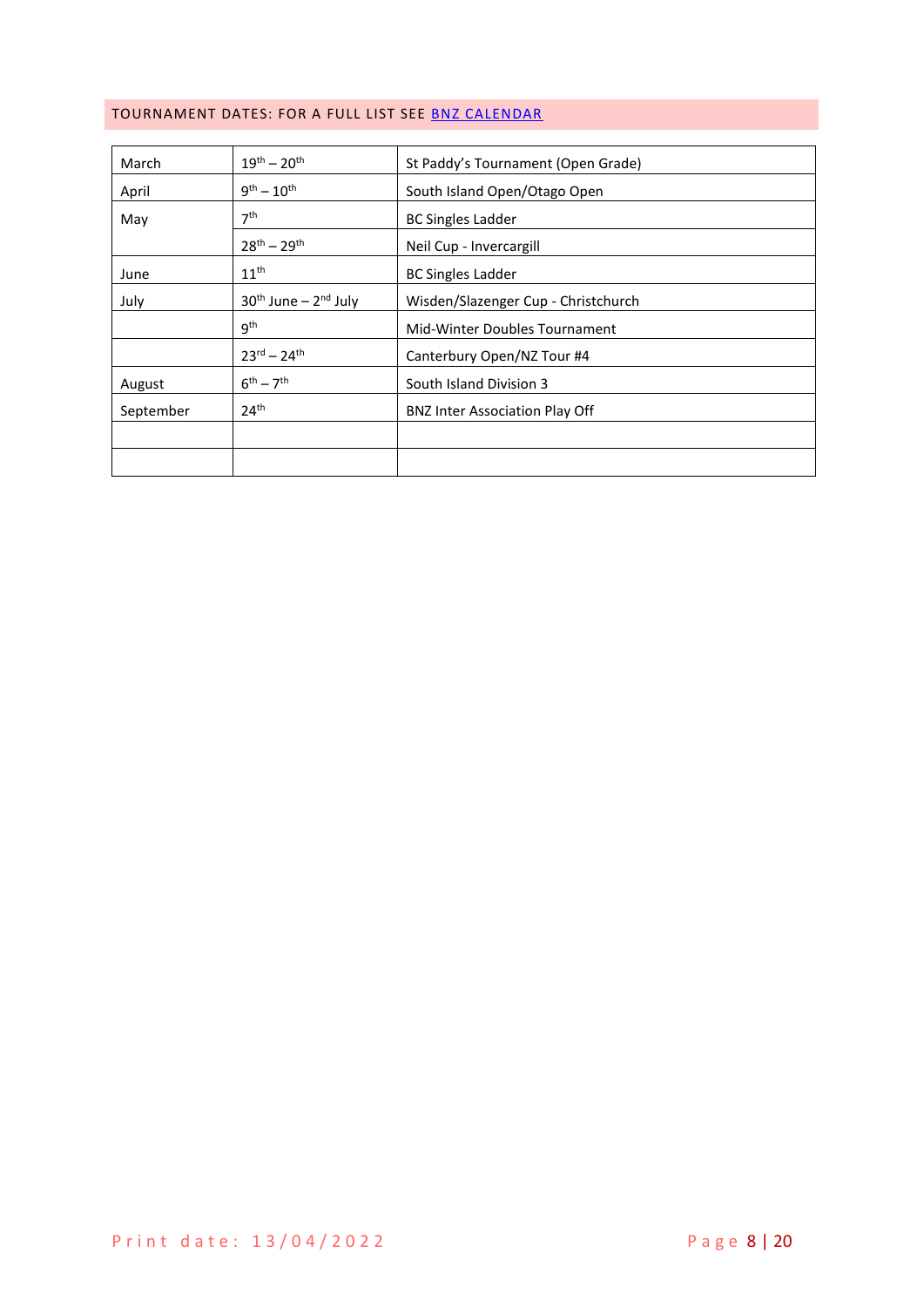# <span id="page-8-0"></span>REPRESENTATIVE PROGRAM COSTS

|                                   | <b>Cost</b>                       | <b>Division</b>                                   | <b>Neil Cup</b>     | <b>Division 3</b>      | <b>Payment Due:</b>    |
|-----------------------------------|-----------------------------------|---------------------------------------------------|---------------------|------------------------|------------------------|
|                                   |                                   | 1&2                                               | <b>Invercargill</b> | <b>Dunedin</b>         |                        |
|                                   |                                   | <b>Christcurch</b>                                |                     |                        |                        |
|                                   |                                   | 10 players<br>per team                            |                     | 10 players per<br>team |                        |
|                                   | Senior Training - Block 1         | \$90                                              |                     | \$90                   | On enrolment           |
|                                   | Senior Training - Block 2         | \$90                                              |                     | \$90                   | 30 <sup>th</sup> April |
|                                   | Senior Training - Block 3         | \$50                                              |                     | \$50                   | On enrolment           |
| Player Cost (shown per<br>plaver) | <b>Travel Costs</b>               | Individual arrangements to be made at<br>own cost |                     |                        |                        |
|                                   | Accommodation                     |                                                   | \$200               | \$200                  | On invoice             |
|                                   | <b>Team Travel/Training Costs</b> | \$230                                             | \$200               | \$430                  |                        |
|                                   | <b>Team Entry Fee</b>             | \$799                                             |                     | \$329                  |                        |
|                                   | Tie fee (\$69 per tie)            | \$345                                             | \$138               | \$276                  |                        |
| <b>BC</b> Cost                    | Shuttles (1.5 tubes/tie)          | \$345                                             | \$138               | \$276                  |                        |
|                                   | Coach allowance                   | \$150                                             | \$100               | \$100                  |                        |
|                                   | <b>Cost Per Team</b>              | \$1697                                            | \$376               | \$992                  |                        |
|                                   | Cost Per Player                   | \$169.70                                          | \$37.60             | \$99.20                |                        |

Note costs are estimated only and will be finalised prior to St Paddy's tournament each year, so players are aware of potential costs prior to trials.

Players will be invoiced as per Player responsibility detailed below.

Other costs not included above:

- Entry to St Paddys, Canterbury Open, Interclub and any other events
- Uniform t shirt if needed
- Refundable jacket bond \$50
- Food and other player incidentals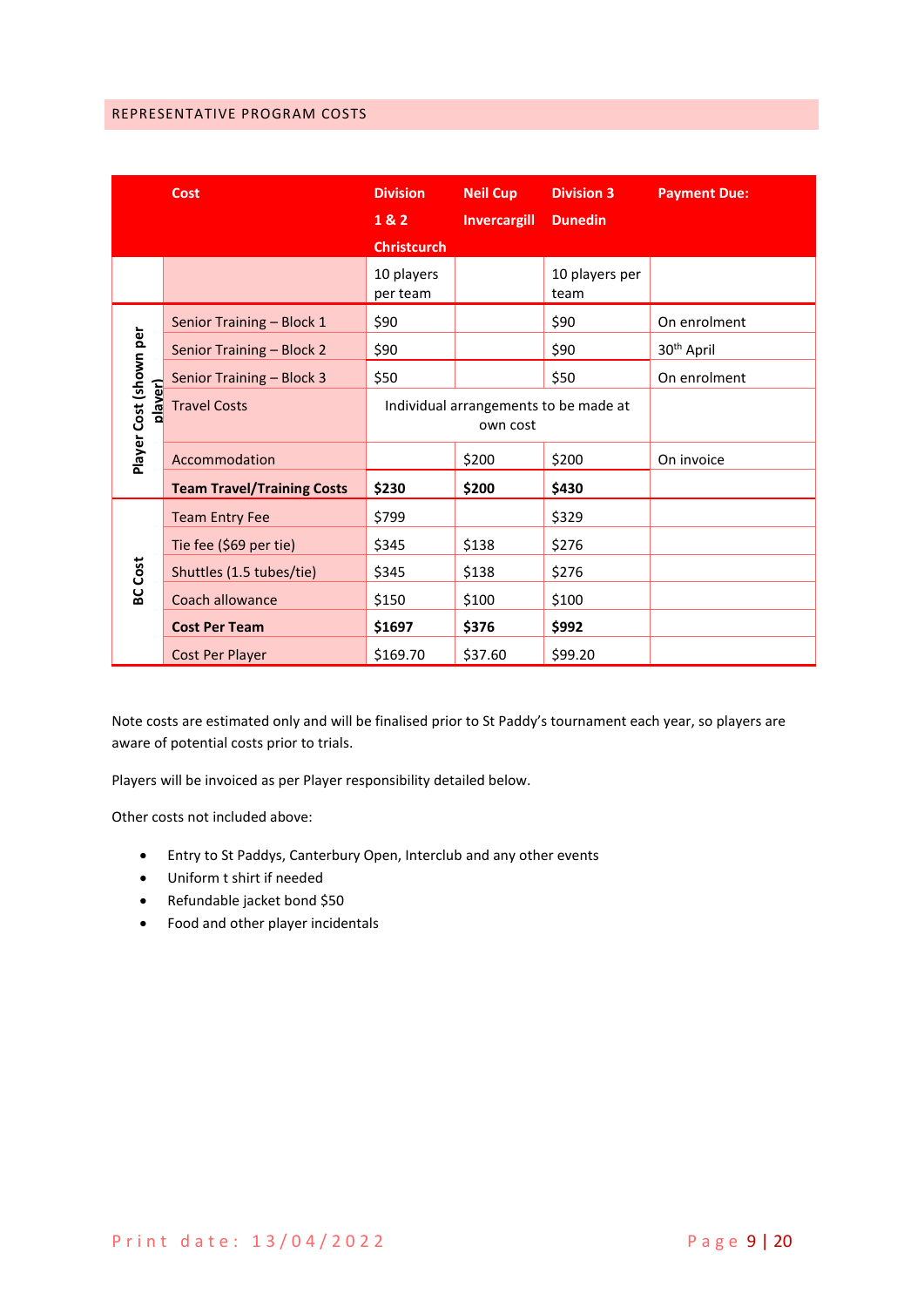# <span id="page-9-0"></span>INTERCLUB 2022

Interclub structure is changing for 2022. It is now going to be divided into 4 separate blocks

### <span id="page-9-1"></span>TERM ONE: PRE- SEASON LEAGUE

Box Doubles Postponed for 2022 due to COVID

## <span id="page-9-2"></span>TERM TWO: AFFILIATED INTERCLUB COMPETITION

- Teams are entered only through affiliated clubs to BC.
- Clubs to advise BC if they have players but can't fill a team we will assist in connecting clubs
- Registered team members need to be affiliated to a club.
- Fill in's may be affiliated to any club or hold a direct affiliation to BC
- Format of competition is
	- o 2 Males/2 Females
	- o 1 MD/1 WD/ 2 XD

| Doubles 1 | $2nd$ May – $4th$ July                     | \$10pp/night | Division 1, 2 and 3 representative level players. |
|-----------|--------------------------------------------|--------------|---------------------------------------------------|
|           | (No games 6 <sup>th</sup> June)            | Max 9 weeks  | Top Masters players.                              |
|           |                                            |              | Developing Juniors U17/19                         |
| Doubles 2 | $3^{\text{rd}}$ May - $5^{\text{th}}$ July | \$10pp/night | <b>Competitive Doubles Grade</b>                  |
|           |                                            | Max 10 weeks |                                                   |

#### <span id="page-9-3"></span>*TERM THREE: DOUBLES LEAGUE PROPOSED*

- Teams are entered directly to BC by individual groups
- Players in an individual teams can either be affiliated to a specific club or need to be financial member of Badminton Canterbury
- Format of competition is
	- o 2 Males/2 Females
	- o 1 MD/1 WD/ 2 XD

| Doubles 1 | $1st$ Aug – $19th$ Sept            | \$10pp/night | Division 1, 2 and 3 representative level players. |
|-----------|------------------------------------|--------------|---------------------------------------------------|
|           | (No games 25 <sup>th</sup> July or | Max 8 weeks  | Top Masters players.                              |
|           | $8th$ Aug)                         |              | Developing Juniors U17/19                         |
| Doubles 2 | $26^{th}$ July – $20^{th}$ Sept    | \$10pp/night | Competitive Doubles Grade                         |
|           |                                    | Max          |                                                   |

#### <span id="page-9-4"></span>TERM FOUR: SUMMER LEAGUE

| Summer | $17th$ Oct $-5th$ Dec | \$10pp/night | Doubles 1 and Doubles 2 grade players |
|--------|-----------------------|--------------|---------------------------------------|
| League |                       | Max 8 weeks  |                                       |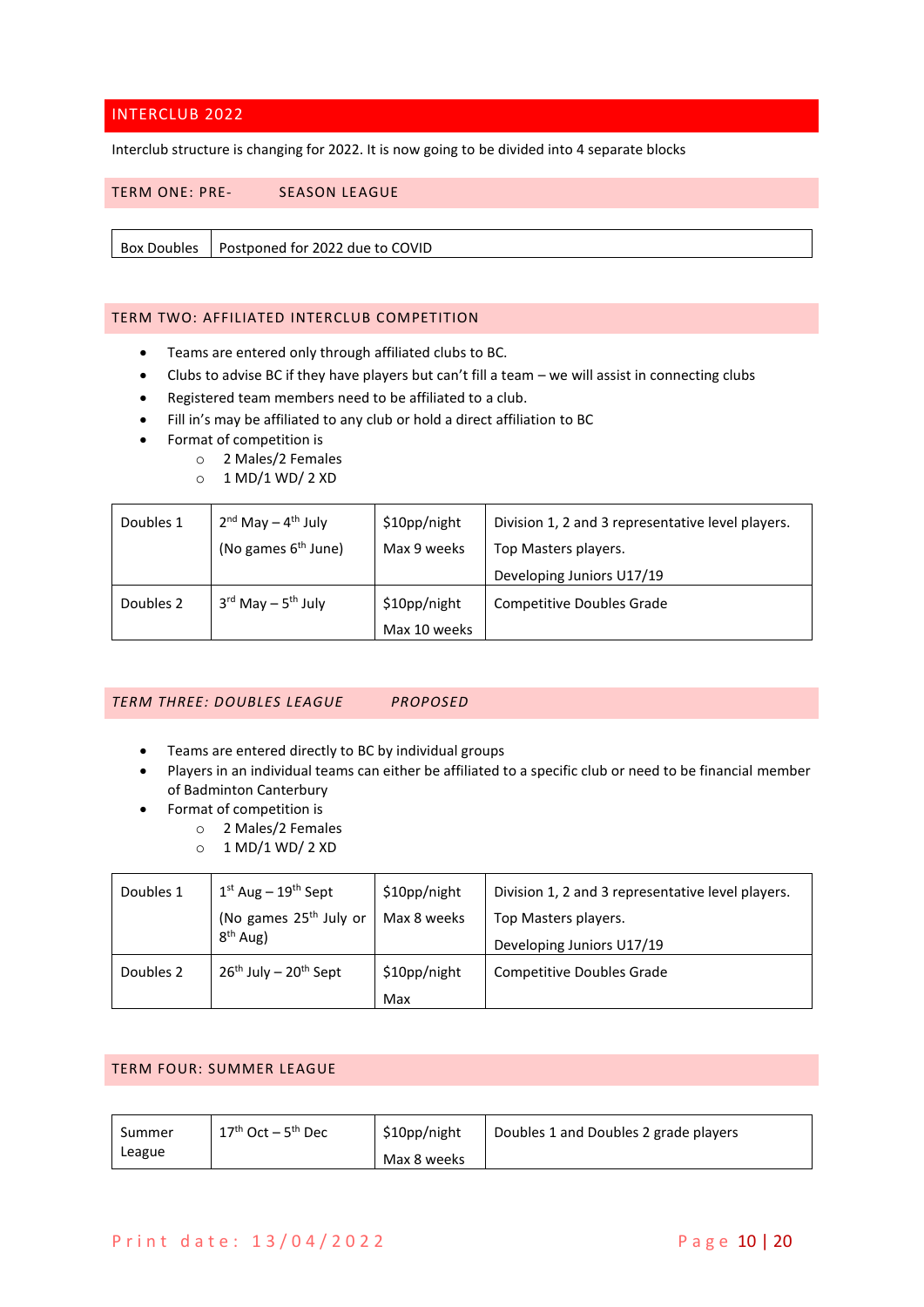# <span id="page-10-0"></span>SOCIAL GRADE

Social Grade Interclub is a grade that suits many players – social, those wanting to take a step back from the tough games of doubles 1 or 2, those getting back after injury, or those who are wanting to start playing a few more competitive games, or mis up who they are playing with a bit. Age is no barrier, with last years competition ranging in age from about 16 through to over 70 years old.

| Term 2 | $5^{th}$ May – $7^{th}$ July    | Max 10 weeks | Social and Club Grade Players |
|--------|---------------------------------|--------------|-------------------------------|
| Term 3 | $28^{th}$ July – $29^{th}$ Sept | Max 10 weeks | Social and Club Grade Players |
| Term 4 | $20^{th}$ Oct – $8^{th}$ Dec    | Max 8 Weeks  | Social and Club Grade Players |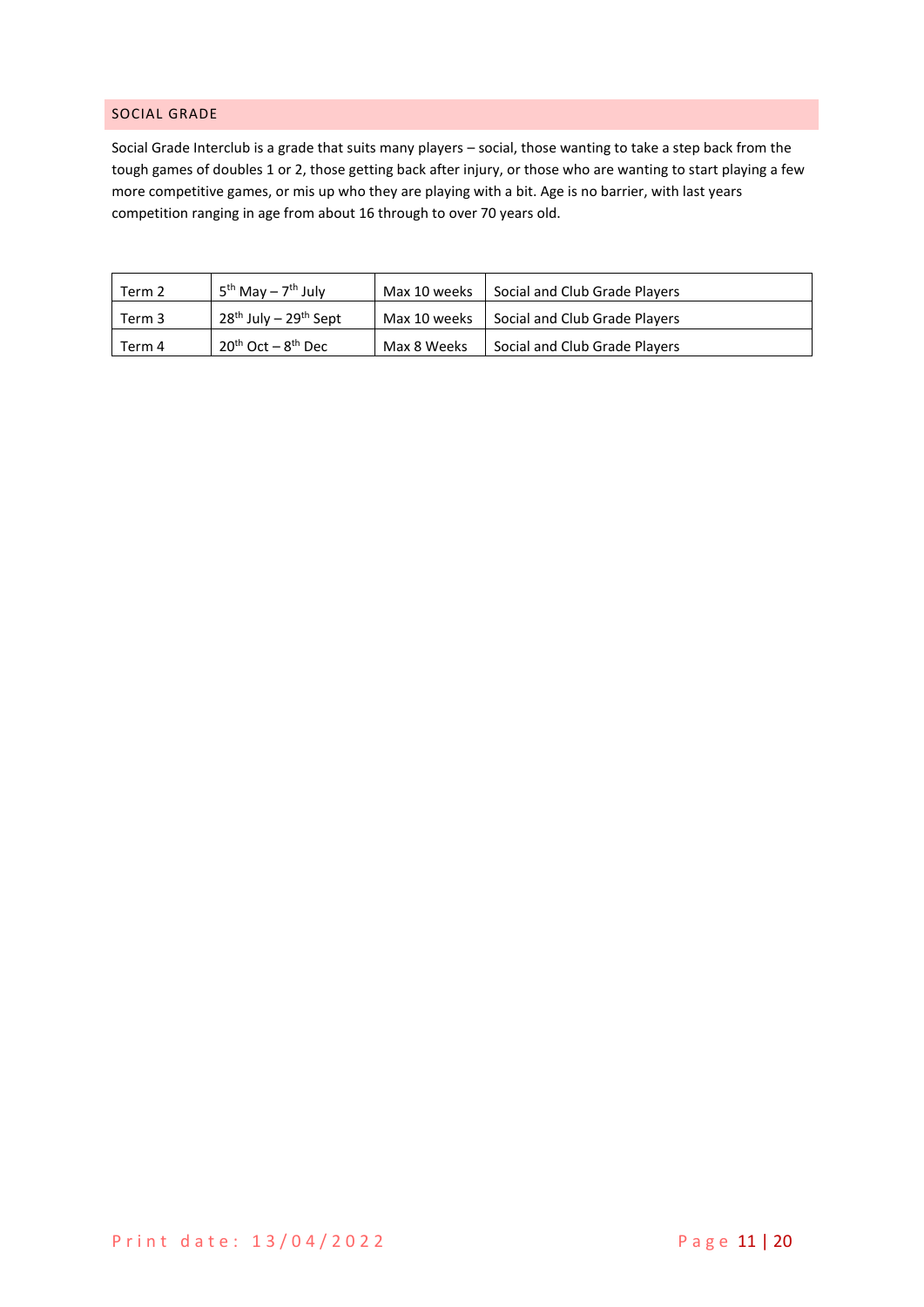# <span id="page-11-0"></span>ROLES AND RESPONSIBILITIES:

#### <span id="page-11-1"></span>BADMINTON CANTERBURY

- Appoint senior selectors
- Liaise with the selectors and office as to the number of teams to be entered
- Ensure players and coach know what is expected before pre-season training starts
- Ensure teams are named on time
- Select and announce team managers within 2 weeks of teams being named
- Communicate with all players via email and Facebook
- Engage with team managers regularly to sort out any issues
- To ensure accommodation is booked
- To speak to players regarding any issues or if they are failing to meet ongoing selection requirements
- Provide monthly reports to the Board
- To work in conjunction with the office in organise South Island and NZ Teams Events, Regional Tournaments, squad and team trainings.

#### <span id="page-11-2"></span>**SELECTORS**

- Two independent selectors to be appointed with the third being the team coach. These are to be advertised for and selected by BC.
- Be aware of and adhere to the selection criteria
- Have open lines of communication amongst each other.
- Ensure players are held accountable to selection criteria and any approval of variances are agreed amongst yourselves and reported to the Senior Convenor for recording purposes
- To track players performances at tournaments and interclub
- Selection of any Junior Player has to be agreed to by the Junior Convenor and the players parents.
- Liaise with the senior convenor and office as to the number of teams to be selected.

## <span id="page-11-3"></span>COACHES

- Run pre-season training (1 per week) and squads (2 per team) throughout the season
- To record any casual attendees to training, so they can be invoiced appropriately.
- Team selection in conjunction with appointed Selectors
- Optional a fitness session such as the beep test (as a base measure at the start of the season) for selection purposes. The results are to be shared amongst selectors
- To record attendance through our Friendly Manager database system.
- To agree at the start of the season with the other selectors on the number of people travelling within each team
- To implement a coaching programme that develops each player and the team to a level of standard required for the competition.
- To provide an excellent role model by always setting an example of good conduct through dignity and respect for everyone.
- To assist the Manager during both training and competition with the administration of the team.
- To select the team for each tie within the requirements requested by the Tournament Officials. To meet all the guidelines and requirements of the Tournament Officials.
- To hold team meetings with players prior to leaving for the hall outlining team selection and game plan.
- To support the players during the competition by providing coaching, guidance, and encouragement.
- To provide a report at the end of the competition to Badminton Canterbury
- To invoice the office for work completed within the month
- Team coaches are appointed by the convenor and BC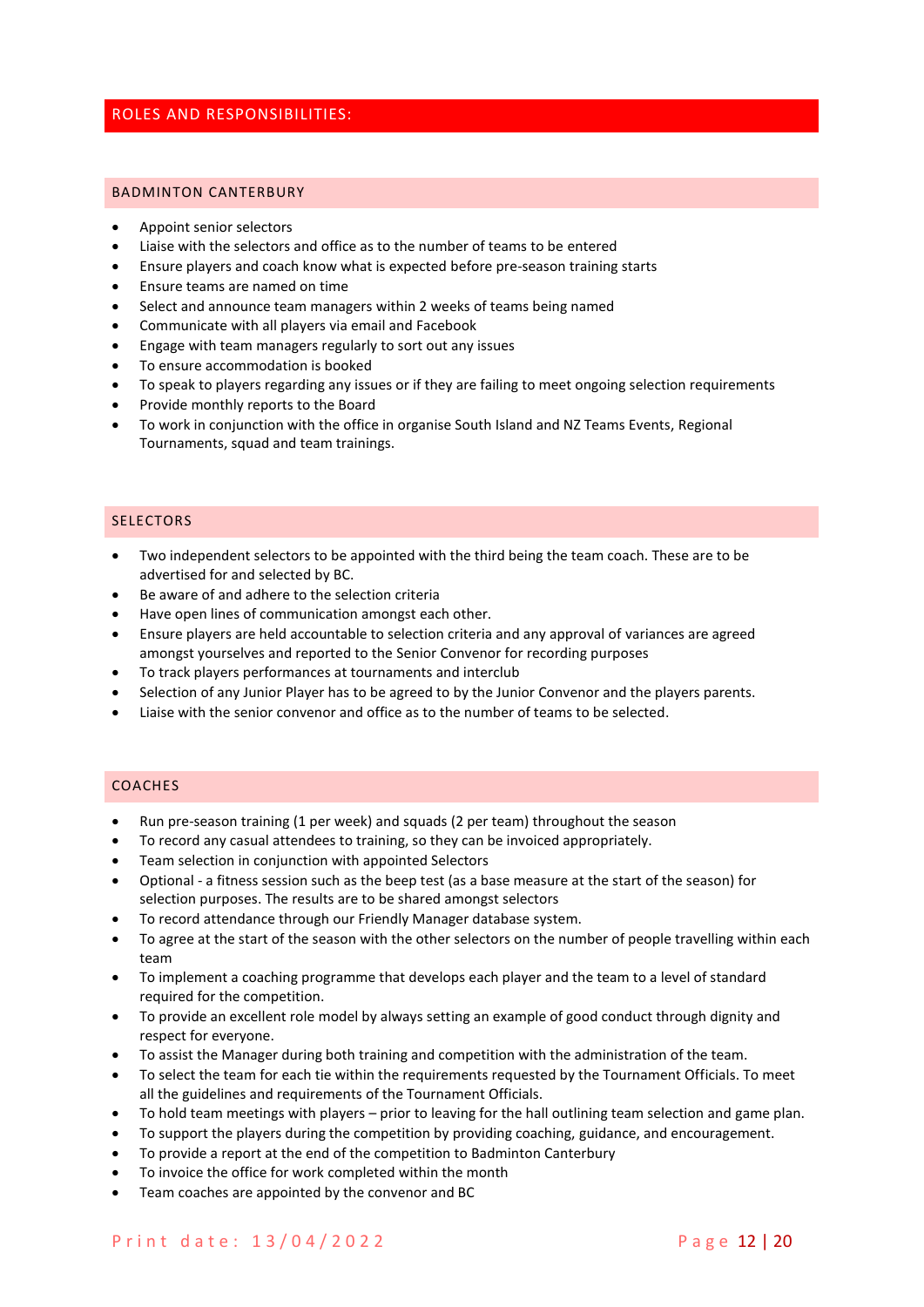#### <span id="page-12-0"></span>TEAM MANAGERS RESPONSIBILITY

- Managers' report to the Senior Convenor
- Hold regular discussions with the team
- Collect players contracts and medical information
- To ensure all players have made private arrangements for travel to the tournament. Organise players to travel together on the same flights or car-pool where appropriate.
- Encourage the team to engage in fundraising initiatives and assist with the organisation of these PLEASE NOTE it is difficult for Badminton Canterbury to obtain funding on your behalf when they cannot show in the funding application that you are actively fundraising yourselves.
- Be a spokesperson for the team and raise any issues or concerns if player not comfortable with the Senior Convenor
- Arrange through the office items for travel and return of same at the conclusion of each event (not season)
	- Players tracksuits
	- **Shuttles**
	- First aid kit
- Attend managers meetings if applicable at the tournaments
- Ensure umpiring responsibilities are organised and shared amongst the team
- Ensure score sheets are recorded correctly and handed in as appropriate
- Managers are to provide a written report following South Island or New Zealand events on template attached to the Senior Convenor within two weeks of the tournament

## <span id="page-12-1"></span>**OFFICE**

- In discussion with Senior Convenor the office will enter teams, arrange for hire of vans and make accommodation bookings as requested
- Attend to all invoicing of players and inform Senior Convenor and Selectors of any non- payment
- Will apply for all funding options available in a timely manner on behalf of the senior teams. If successful, funding will be passed onto the players
- Organise the following for away ties: team bag which includes first aid kit, shuttles, team tracksuits, fuel cards, pre-payment of expenses such as mini vans (if requested) and accommodation
- Record and distribute team jackets to each Team Manager

### <span id="page-12-2"></span>PLAYERS RESPONSIBILITY

- To ensure you receive/read and respond where appropriate to all communication from Badminton Canterbury such as the newsletter, private emails, Facebook communications. Please inform the Office on office@badmintoncanterbury.com if you are not receiving information
- To show good sportsmanship and respect towards other players, coach and officials
- Abide by the BC Code of Conduct (given to all players with team naming, on the wall in the hall at BC, and on the BC website). You are also agreeing to this when you register for any player group through our database.
- In particular players are reminded they are not to provide alcohol/cigarettes or vaping products to any junior players under any circumstances.
- To agree to play in Canterbury Badminton team shirts to be supplied at their own cost. Loan tops are available through the office.
- To wear either the BC Hoodie or Team Jacket.
- To return supplied team jacket, clean and undamaged. Otherwise, you will be invoiced replacement costs. Bond for jacket may be charged.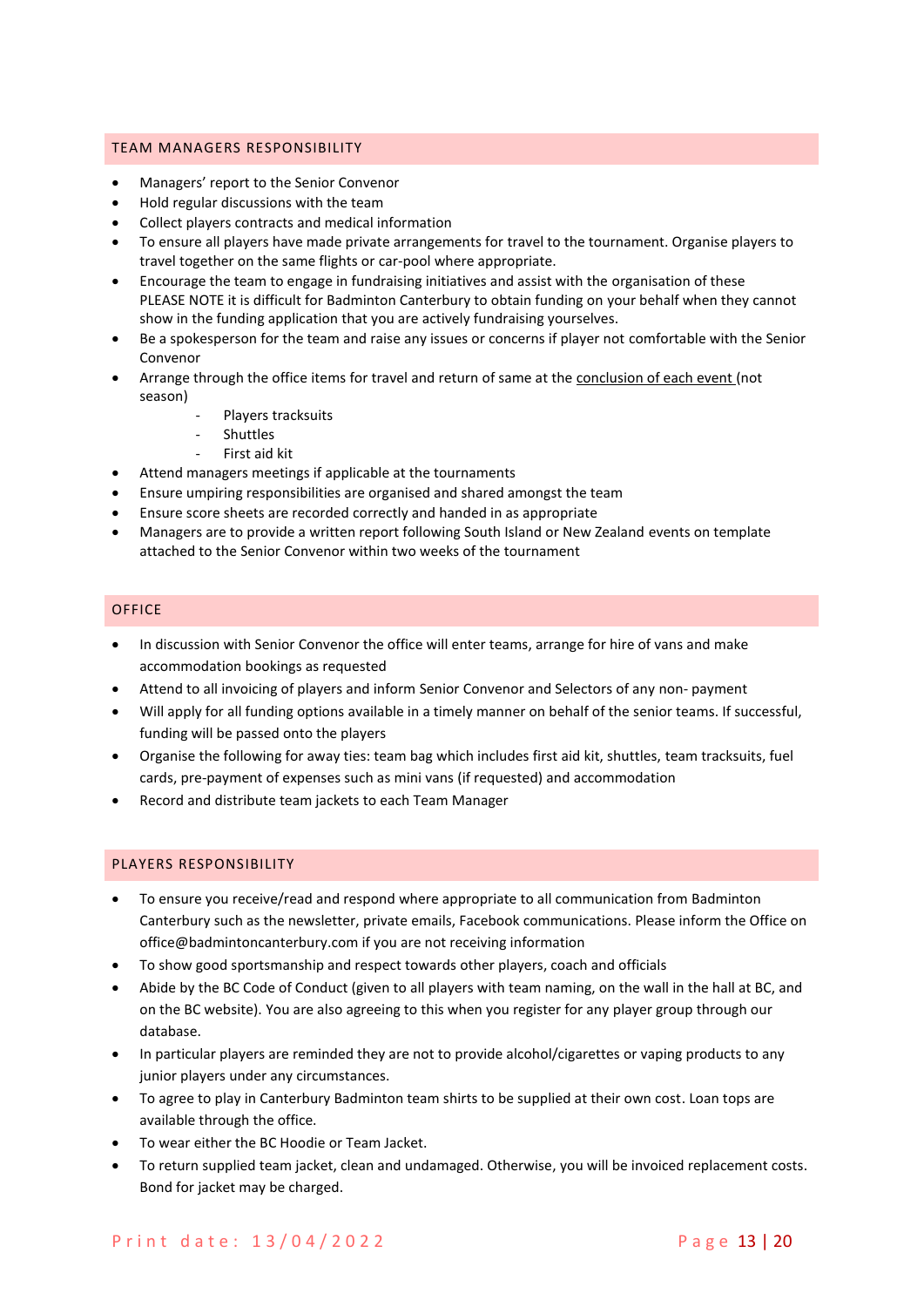- It is the expected that players travel and stay with their team. The costs are split evenly among all the players in the team.
- To keep costs to players down, one person in each team will be required to be the team manager.
- Non travelling reserves are still expected to train with the team. They need to have flexibility to be able to travel with the team at late notice (due to reasons like injury etc). Should they travel, there can be flexibility around payment of the travel costs. The training fee should still be paid on naming of the team.
- Availability
	- Division 1 and 2 players need to make themselves available for Wisden/Slazenger Cup and Neil Cup
	- Division 3 players need to make themselves available for both ties. Some players may be required from Div 3 to play Neil Cup. Should Canterbury win the Div 3 title, then the Div 3 team will be required to travel to the National Finals.
- Costs/payments
	- Players are required to cover all costs involved i.e. travel, accommodation, food and training fees (minus any funding grants or money raised by the team).
	- Players will be given an estimate of costs when the teams are named.
	- Players will be invoiced for the costs on acceptance of their position in the team. A small deposit (\$50) is due within 7 days. The balance of the invoice is required 3 weeks prior to their first tie. Longer term payment arrangements can be made in consultation with the Senior Convener or General Manager.
	- Players cover the accommodation and travel costs of a coach between the team.
- Refund Policy:
	- No refund for training sessions missed.
	- Withdrawal from the team at least 2 months prior to tie date full refund less any training fees already used
	- Withdrawal from the team between one and two months prior to the tie date no refund of training fees or any flights booked that BC is unable to transfer. 80% refund of other costs.
	- Withdrawal from the team less than one month prior to the tie date no refund of training fees or any flights. 50% refund of other costs only with a medical/injury certificate from a doctor or physio.
	- Players should arrange suitable time off work to meet the team's travel schedule on acceptance of their position in the team. Being required to work will not be sufficient to trigger a refund less than one month prior to tie.

## <span id="page-13-0"></span>JUNIORS SELECTED IN SENIOR TEAMS:

Firstly, congratulations on playing at a level that has you selected into a senior team! Both you and your parents need to know that the senior teams are operated quite differently to junior team trips. Please be aware of the following, and feel free to discuss any concerns with the Senior Convener, or General Manager.

- Senior teams are accompanied by only 1 coach, and a player/manager. They are not able to provide active supervision for a young person.
- Players are responsible for their own meals. This is often eating out. No meals will be provided or cooked for them.
- Our senior players often have a social night on the last night. At times this may mean being at a bar, which may leave juniors unsupervised. Other times the players may gather at the accommodation where senior players are permitted to drink alcohol or smoke cigarettes/vaping responsibly. Senior players are not to provide any juniors with such products, and Junior players are not to consume any alcohol/cigarettes/vaping products, and similarly junior players are not to request or consume these products.
- It is expected that playing at a higher level, Junior players will conduct themselves with maturity and be able to take more responsibility for themselves. As such, they will not have their electronic devices removed each night.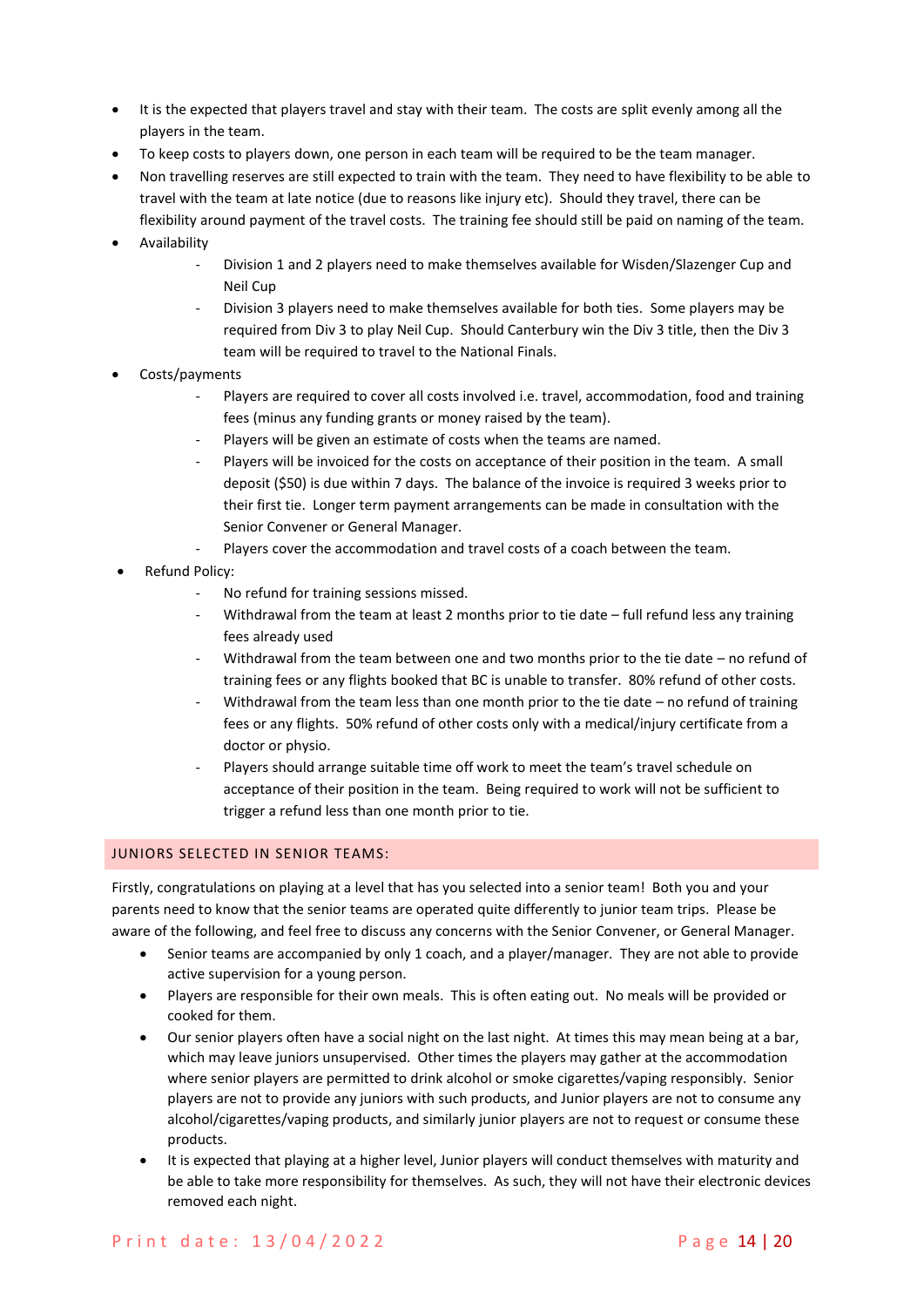- Junior players should advise their team manager before leaving the playing hall/accommodation, it is not the team managers responsibility to monitor the junior players.
- Parents of a junior travelling in a senior team need to understand and be comfortable with the above. Should they not be, we would suggest a parent travels with the team at their own cost to ensure supervision, or it may be better for the junior player to stay with junior teams that are more closely supervised.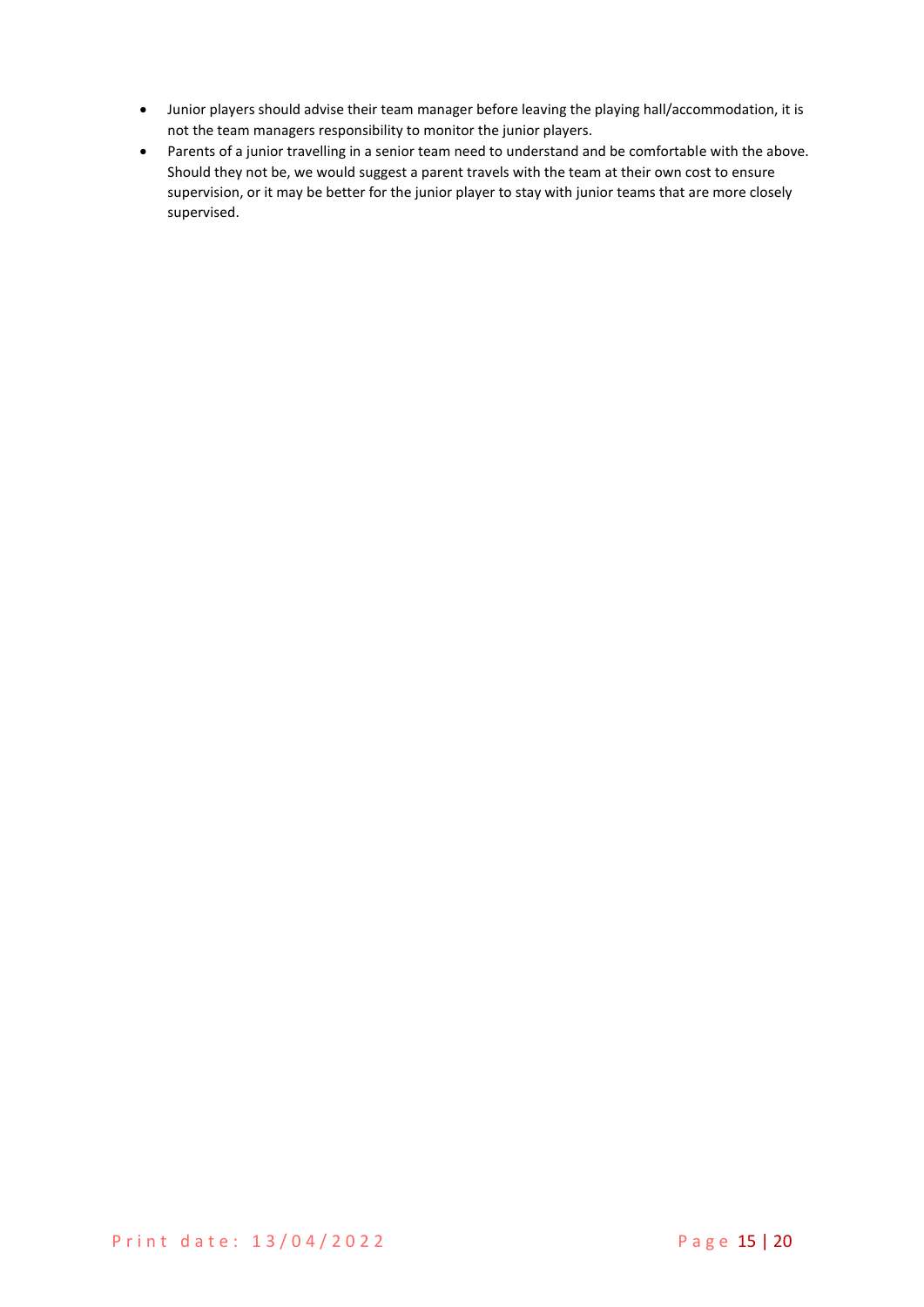#### <span id="page-15-0"></span>APPLICABLE FOR ALL PEOPLE PLAYING BADMINTON IN CANTERBURY

- 1. The players will follow instructions and directions given by the Badminton Canterbury Association (BC), any of our clubs, coaches, manager's or team captains.
- 2. Players will maintain consideration and respect towards the public, coaches, officials and other athletes regardless of race, national or ethnic origin, religion, age, sex, sexual orientation, marital status, family status or disability.
- 3. Treat their opponents with respect; show good sportsmanship by winning with humility and losing with dignity; respect the decisions of officials; and recognise the efforts of all team-mates or opponents.
- 4. Players will have good court etiquette and respect other members playing in the hall.
- 5. Players will not partake in any form of harassment (any form of comment, conduct, or gesture directed toward an individual or group of individuals, which is insulting, intimidating, humiliating, malicious, degrading, or offensive)
- 6. The player will not do anything, which would or might be likely to bring the BC Association or Club, any member of BC or Club, or any sponsor of BC or Club into disrepute. This applies both on and off the court.
- 7. The player will not partake in unacceptable behaviour. Examples of such behaviour are set out below:
	- 7.1. Not practicing the principles of fair play at all times.
	- 7.2. Abusing court officials, coaches, managers, spectators or fellow players by verbal or sign language.
	- 7.3. Not using one's best efforts to win a match.
	- 7.4. Consumption of alcohol (minors) or excessive alcohol (seniors) or drugs.
	- 7.5. Misbehaviour or unacceptable behaviour at tournaments or accommodation.
- 8. If there is any damage to property at BC or your club premises, then the individual will be accountable for this. If no one takes responsibility, then the collective of individuals participating at the time will be responsible.
- 9. Any incidences that need to be dealt with will be done so by the Association or Club, according to their guidelines.
- 10. Take full responsibility for your own personal items BC or Clubs will not be accountable for any loss of or theft of belongings.
- 11. Report any incidences to your club or team manager immediately and to the BC office as soon as practical.
- 12. Report any Health and Safety concerns to your club or team manager immediately and to the BC office as soon as practical.

#### APPLICABLE TO PLAYERS REPRESENTING THEIR ASSOCIATION OR CLUB WHILE TRAVELLING

- 1. To be selected for a travelling team is an honour and there are expectations on all individuals to ensure that they support the other players in their team and behave in a professional manner.
- 2. Any indiscretion, which relates to 6 (d) above, will result in the player being sent home at their own expense, after the team coach/manager/captain has advised the individuals parents (where appropriate)
- 3. Players acknowledge that the team coach/manager/captain shall have absolute authority over the conduct and behaviour of the player during the time the team is away, and the team coach/manager/captain decision is final in all matters relating to the conduct and behaviour of the player.
- 4. If there is damage to any property while representing the Association or your Club, for which no one will take responsibility, the whole team will be required to contribute to the costs.
- 5. Any fines imposed from Badminton New Zealand on the team or individual will be the responsibility of the individual/s involved.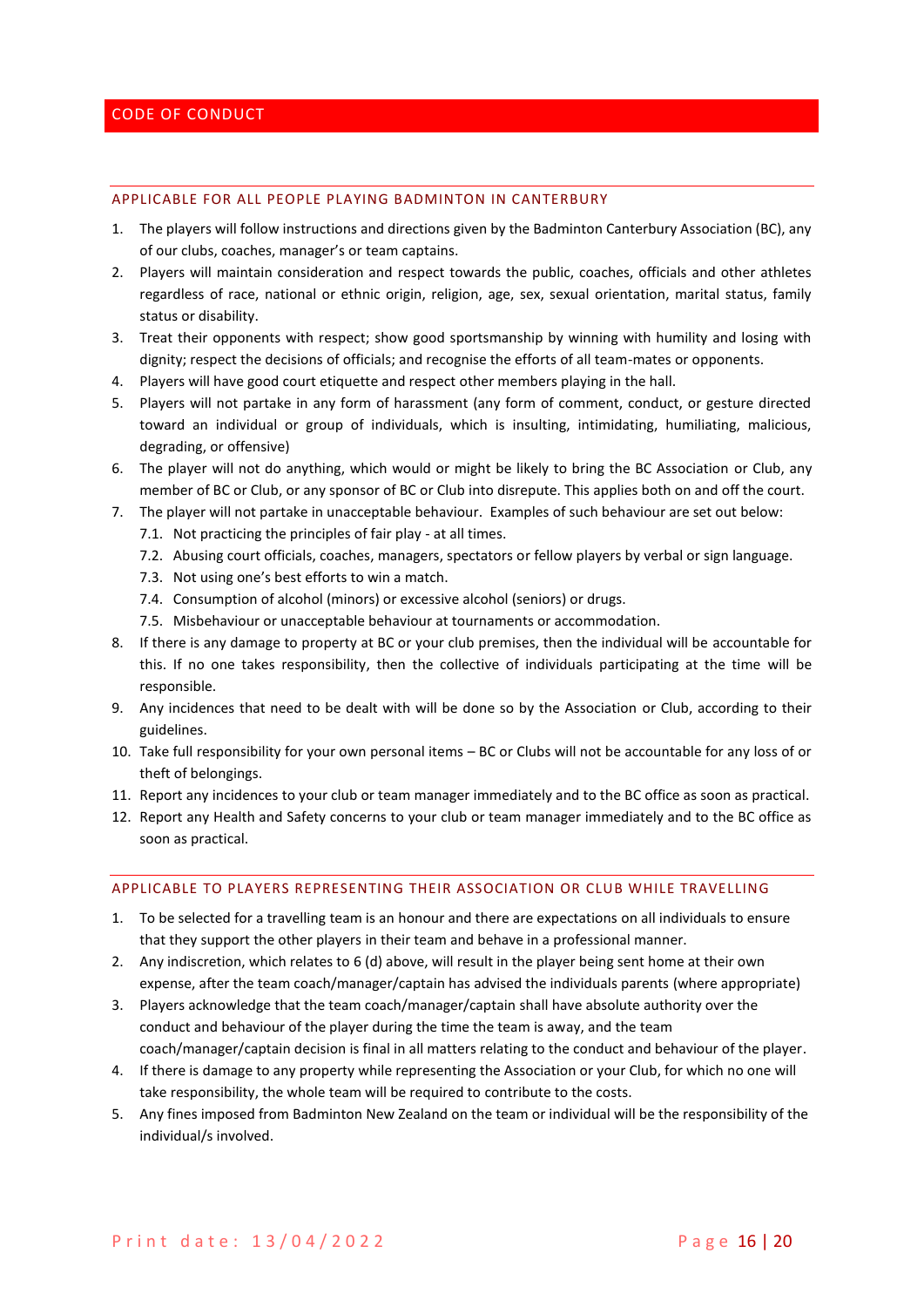# <span id="page-16-0"></span>REPORTS

# <span id="page-16-1"></span>COACHES REPORT

| Coach:                               |       |
|--------------------------------------|-------|
| Team:                                |       |
| Tournament:                          | Date: |
| <b>Team Results:</b>                 |       |
|                                      |       |
|                                      |       |
| <b>Comments (Pre Tournament):</b>    |       |
|                                      |       |
|                                      |       |
| <b>Comments (During Tournament):</b> |       |
|                                      |       |
|                                      |       |
| Any issues:                          |       |
|                                      |       |
|                                      |       |
| <b>General Comments:</b>             |       |
|                                      |       |
|                                      |       |
|                                      |       |

Signed……………………………… Date……………………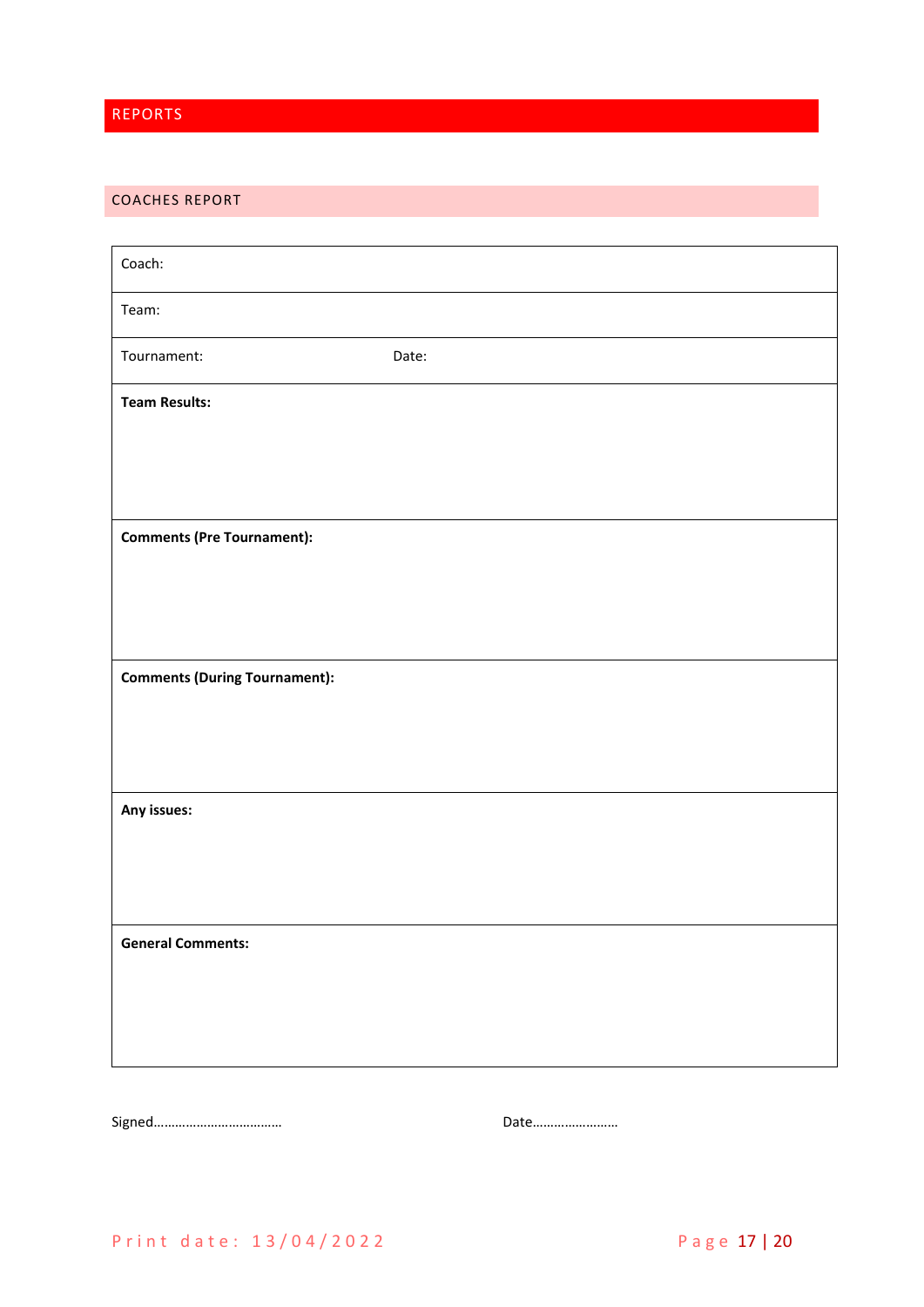# <span id="page-17-0"></span>TEAM MANAGERS REPORT

| Manager:                             |       |  |
|--------------------------------------|-------|--|
| Team:                                |       |  |
| Tournament:                          | Date: |  |
| Players in team:                     |       |  |
|                                      |       |  |
|                                      |       |  |
| <b>Comments (Pre Tournament):</b>    |       |  |
|                                      |       |  |
|                                      |       |  |
|                                      |       |  |
| <b>Comments (During Tournament):</b> |       |  |
|                                      |       |  |
|                                      |       |  |
| Any issues:                          |       |  |
|                                      |       |  |
|                                      |       |  |
| <b>General Comments:</b>             |       |  |
|                                      |       |  |
|                                      |       |  |
|                                      |       |  |

Signed……………………………… Date……………………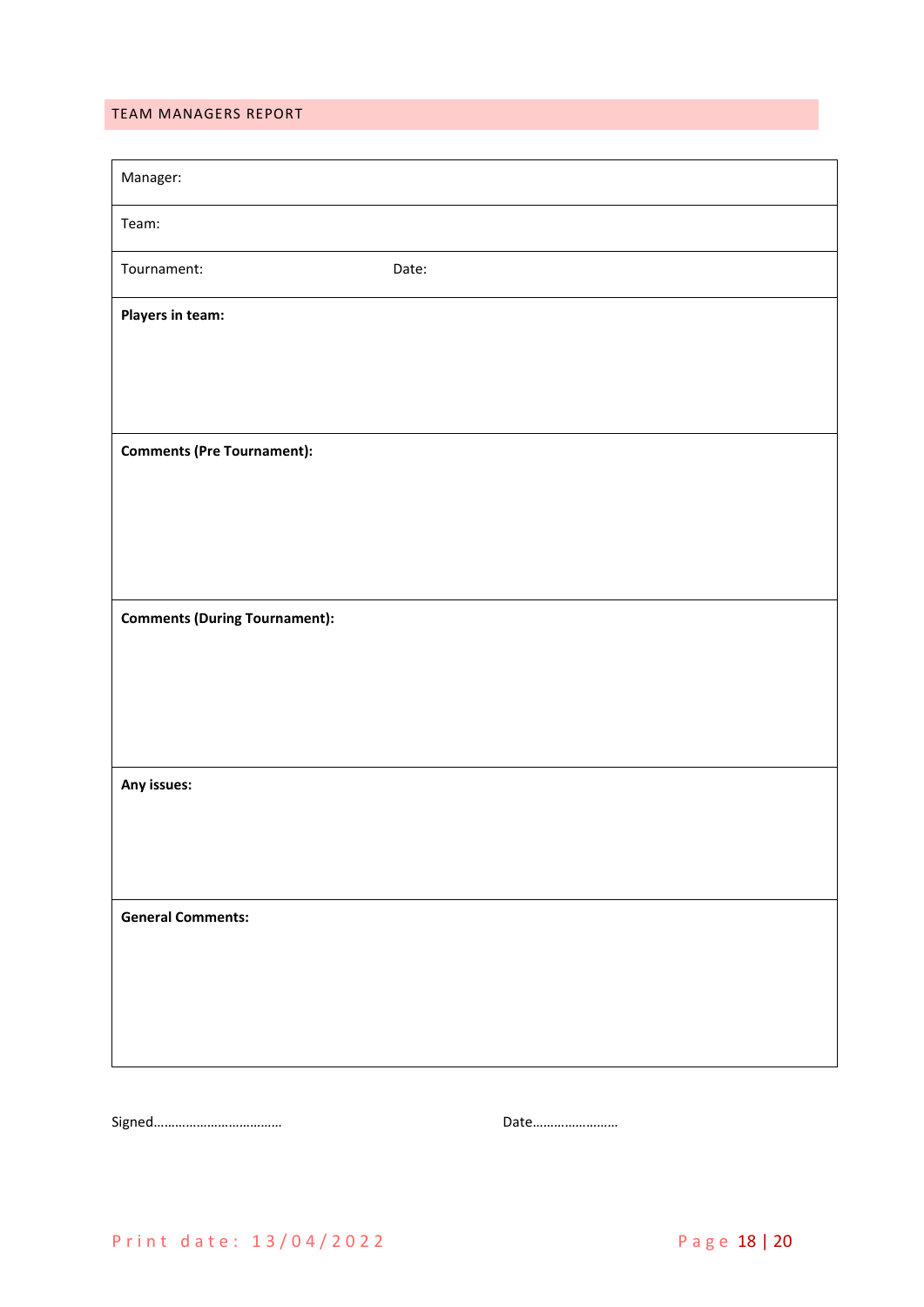# <span id="page-18-0"></span>SPONSORS AND FUNDERS

Badminton Canterbury are grateful for and acknowledge our Program funders and commercial sponsors. We would encourage anyone associated with our Programmes to support these businesses wherever possible.